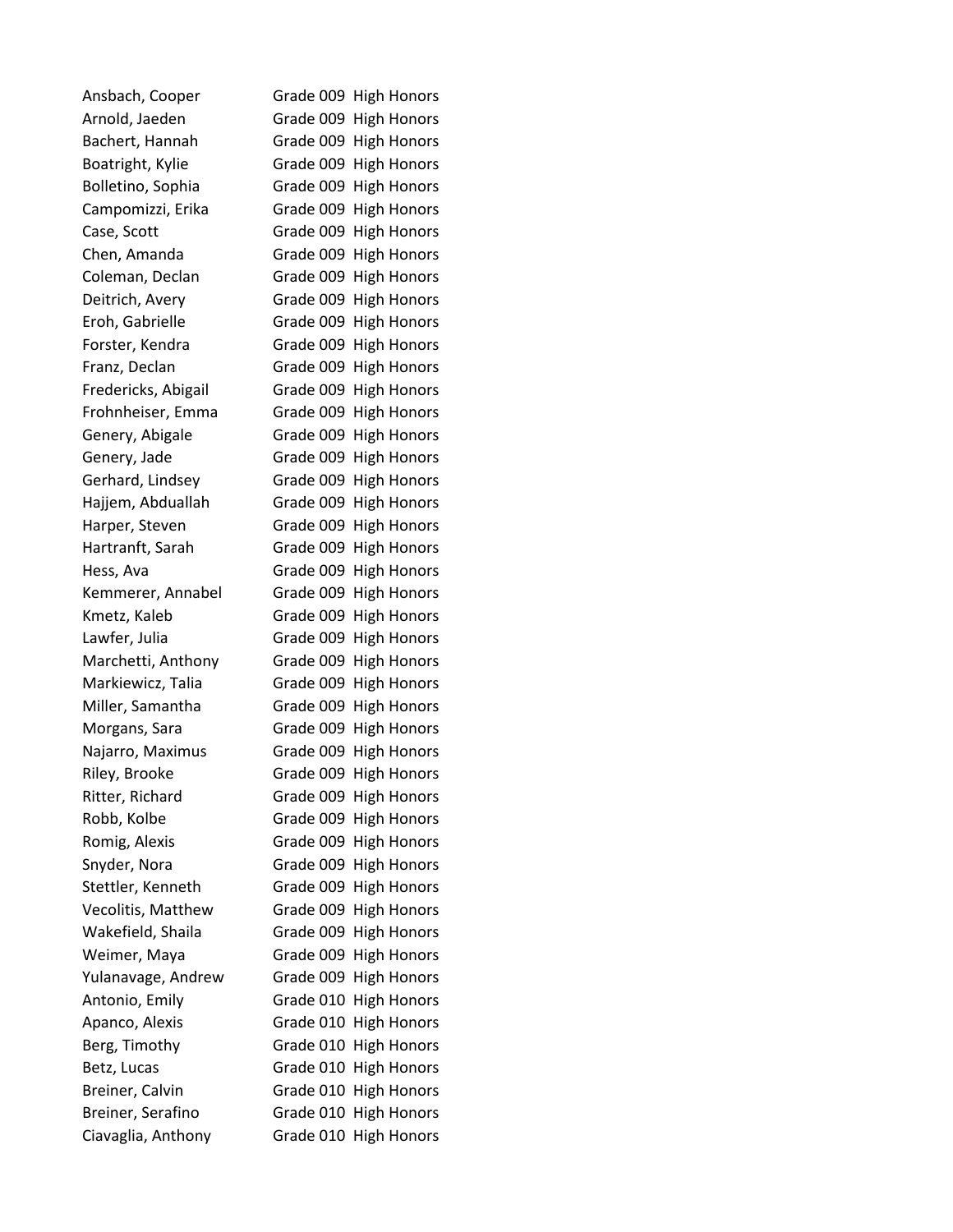| Clouser, Gavin       | Grade 010 High Honors |  |
|----------------------|-----------------------|--|
| Coggiano, Delia      | Grade 010 High Honors |  |
| Coleman, Zander      | Grade 010 High Honors |  |
| Dunbar, Allen        | Grade 010 High Honors |  |
| Fernandez, Jenelee   | Grade 010 High Honors |  |
| Gimbel, Ella         | Grade 010 High Honors |  |
| Gormley, Jesse       | Grade 010 High Honors |  |
| Heim, Brian          | Grade 010 High Honors |  |
| Hope, Sarah          | Grade 010 High Honors |  |
| Hulko, Emilia        | Grade 010 High Honors |  |
| Kistler, Abigail     | Grade 010 High Honors |  |
| Kohlmeir, Emily      | Grade 010 High Honors |  |
| Kunkel, Layla        | Grade 010 High Honors |  |
| Lusch, Ryan          | Grade 010 High Honors |  |
| Miller, Livia        | Grade 010 High Honors |  |
| Moravek, John        | Grade 010 High Honors |  |
| Napolitano, Isabella | Grade 010 High Honors |  |
| Naugle, Kenneth      | Grade 010 High Honors |  |
| Pereda, Gustavo      | Grade 010 High Honors |  |
| Ristila, Shaina      | Grade 010 High Honors |  |
| Rodgers, Rebecca     | Grade 010 High Honors |  |
| Sobolewski, Kendra   | Grade 010 High Honors |  |
| Steigerwalt, Wyatt   | Grade 010 High Honors |  |
| Welsh, Matthew       | Grade 010 High Honors |  |
| Batista, Daniel      | Grade 011 High Honors |  |
| Bensinger, Nelson    | Grade 011 High Honors |  |
| Calderon, Chelle     | Grade 011 High Honors |  |
| Cosme, Yan           | Grade 011 High Honors |  |
| Fredericks, Robert   | Grade 011 High Honors |  |
| Gerber, Mason        | Grade 011 High Honors |  |
| Goho, John           | Grade 011 High Honors |  |
| Hill, Alec           | Grade 011 High Honors |  |
| Hughes, Alyssa       | Grade 011 High Honors |  |
| Job, Mason           | Grade 011 High Honors |  |
| Jones, Matthew       | Grade 011 High Honors |  |
| Jones, Mia           | Grade 011 High Honors |  |
| Kapes, Taryn         | Grade 011 High Honors |  |
| Kryzymalski, Pamela  | Grade 011 High Honors |  |
| Kubert, Jayden       | Grade 011 High Honors |  |
| Lavine, Megan        | Grade 011 High Honors |  |
| Letkowski, Samantha  | Grade 011 High Honors |  |
| MacMillan, Riley     | Grade 011 High Honors |  |
| Markowski, Aiden     | Grade 011 High Honors |  |
| McCabe, Anna         | Grade 011 High Honors |  |
| Miller, Pamela       | Grade 011 High Honors |  |
| Milot, Lucas         | Grade 011 High Honors |  |
| Morgans, Emma        | Grade 011 High Honors |  |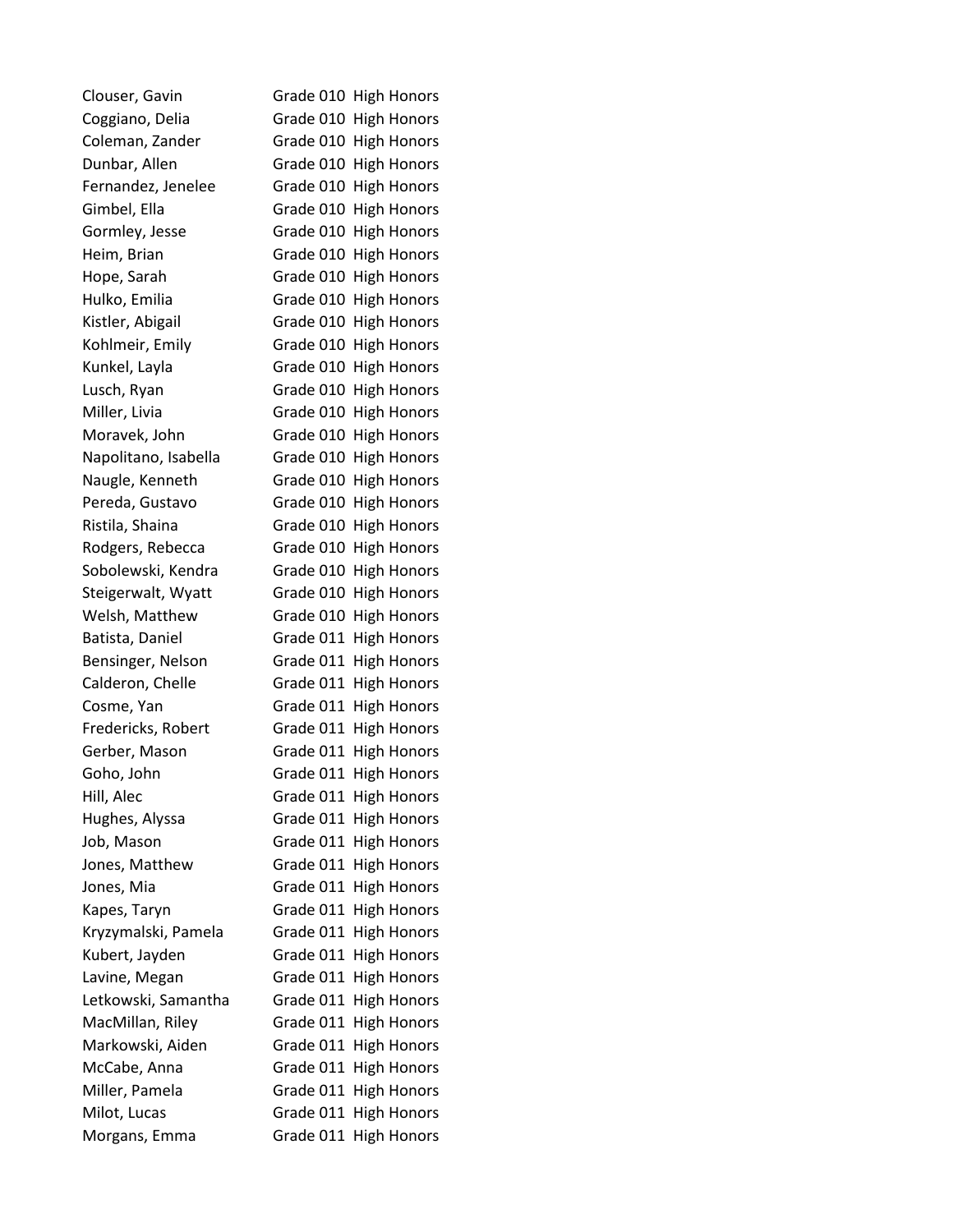| Nattress, Alexander  | Grade 011 High Honors    |
|----------------------|--------------------------|
| Starr, Elexus        | Grade 011 High Honors    |
| Turner, Leah         | Grade 011 High Honors    |
| Whah, Talib          | Grade 011 High Honors    |
| Apanco, Charlie      | Grade 012 High Honors    |
| Auman, Ayrton        | Grade 012 High Honors    |
| Behr, Nicholas       | Grade 012 High Honors    |
| Borden, Liam         | Grade 012 High Honors    |
| Brown, Dillon        | Grade 012 High Honors    |
| Case, Thomas         | Grade 012 High Honors    |
| Clause, Jocelyn      | Grade 012 High Honors    |
| Clifford, Bryn       | Grade 012 High Honors    |
| Granick, Gianna      | Grade 012 High Honors    |
| Gregoire, Nathaniel  | Grade 012 High Honors    |
| Griffin, Ahn         | Grade 012 High Honors    |
| Heffner, Mya         | Grade 012 High Honors    |
| Hehn, Benjamin       | Grade 012 High Honors    |
| Humes, Alec          | Grade 012 High Honors    |
| Jones, Ashley        | Grade 012 High Honors    |
| Kester, Makayla      | Grade 012 High Honors    |
| Koch, Samantha       | Grade 012 High Honors    |
| Kowalski, Deanna     | Grade 012 High Honors    |
| Lopez, Miguel        | Grade 012 High Honors    |
| McGuinness, Morgan   | Grade 012 High Honors    |
| Moyer, Mason         | Grade 012 High Honors    |
| Noll, Riley Mae      | Grade 012 High Honors    |
| Ritchie, Phoenix     | Grade 012 High Honors    |
| Rodgers, Taylor      | Grade 012 High Honors    |
| Ross, Theodore       | Grade 012 High Honors    |
| Schlecht, Trenton    | Grade 012 High Honors    |
| Seltzer, Zoe         | Grade 012 High Honors    |
| Squyres, Alyssia     | Grade 012 High Honors    |
| Stegemerten, Grace   | Grade 012 High Honors    |
| Streisel, Kaziah-Mae | Grade 012 High Honors    |
| Sweeney, Meagan      | Grade 012 High Honors    |
| Vartuli, Julianna    | Grade 012 High Honors    |
| Yorgey, Kaitlynn     | Grade 012 High Honors    |
| Ahner, Michael       | Grade 009 Highest Honors |
| Betz, Andrea         | Grade 009 Highest Honors |
| Brothers, Bradyn     | Grade 009 Highest Honors |
| Dunbar, Lyma         | Grade 009 Highest Honors |
| Fannock, Cadance     | Grade 009 Highest Honors |
| Fort, Isabella       | Grade 009 Highest Honors |
| Gerber, Braydon      | Grade 009 Highest Honors |
| Krall, Addison       | Grade 009 Highest Honors |
| Ligenza, Mason       | Grade 009 Highest Honors |
| Michell, Joshua      | Grade 009 Highest Honors |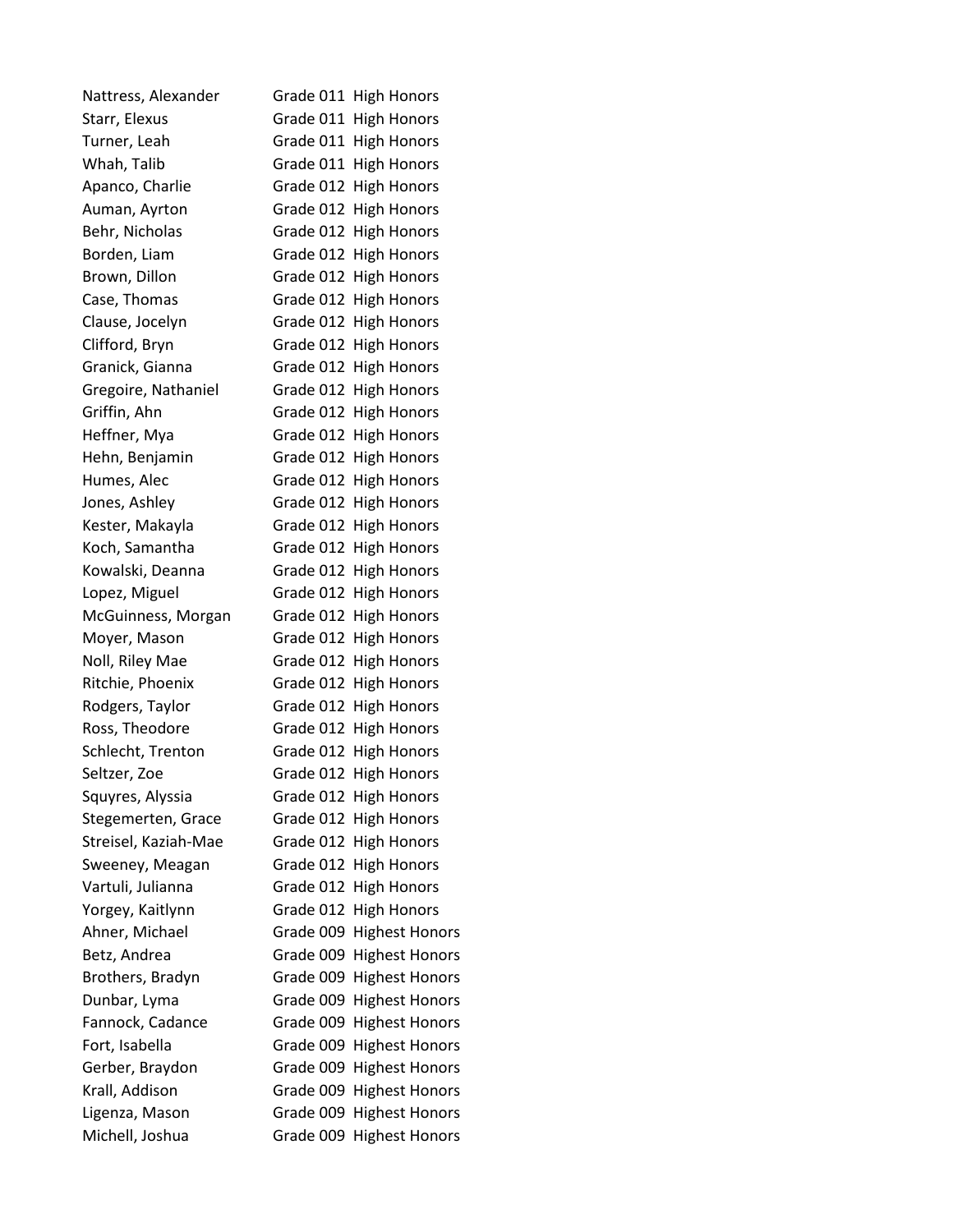| Milkovits, Aidan    | Grade 009 Highest Honors |
|---------------------|--------------------------|
| Neifert, Ignatius   | Grade 009 Highest Honors |
| Rudy, Kimberly      | Grade 009 Highest Honors |
| Valentine, Vincenzo | Grade 009 Highest Honors |
| Behun, Stephen      | Grade 010 Highest Honors |
| Bowman, Alexis      | Grade 010 Highest Honors |
| Hartwell, Kayla     | Grade 010 Highest Honors |
| Krall, Jathan       | Grade 010 Highest Honors |
| Lopez, Gabriel      | Grade 010 Highest Honors |
| McGinley, Peter     | Grade 010 Highest Honors |
| McNutt, Lillian     | Grade 010 Highest Honors |
| Morrison, Ella      | Grade 010 Highest Honors |
| Ruch, Hunter        | Grade 010 Highest Honors |
| Skodacek, Kylie     | Grade 010 Highest Honors |
| Slane, Grace        | Grade 010 Highest Honors |
| Snyder, Brianna     | Grade 010 Highest Honors |
| Tharp, Jack         | Grade 010 Highest Honors |
| Thomas, Tucker      | Grade 010 Highest Honors |
| York, Brianna       | Grade 010 Highest Honors |
| Carroll, Jacob      | Grade 011 Highest Honors |
| Devlin, Tegan       | Grade 011 Highest Honors |
| Florea, Helen       | Grade 011 Highest Honors |
| Goho, Ryann         | Grade 011 Highest Honors |
| Houser, Ashlyn      | Grade 011 Highest Honors |
| Kerestes, Nataly    | Grade 011 Highest Honors |
| Kinder, Grace       | Grade 011 Highest Honors |
| Kunkle, Samuel      | Grade 011 Highest Honors |
| Logan, Megan        | Grade 011 Highest Honors |
| Long, Brandon       | Grade 011 Highest Honors |
| Lusch, Rylie        | Grade 011 Highest Honors |
| McLaughlin, Cian    | Grade 011 Highest Honors |
| Miller, Katie       | Grade 011 Highest Honors |
| Miller, Marissa     | Grade 011 Highest Honors |
| Modesto, Christina  | Grade 011 Highest Honors |
| Nallon, Gracie      | Grade 011 Highest Honors |
| Oswald, Megan       | Grade 011 Highest Honors |
| Puckette, William   | Grade 011 Highest Honors |
| Rolko, Aaron        | Grade 011 Highest Honors |
| Smith, Kendall      | Grade 011 Highest Honors |
| Squyres, Alexis     | Grade 011 Highest Honors |
| Ulicny, Jonathan    | Grade 011 Highest Honors |
| Valentine, Gianni   | Grade 011 Highest Honors |
| Weaver, Vincent     | Grade 011 Highest Honors |
| Williams, Brooke    | Grade 011 Highest Honors |
| Ackerman, Cole      | Grade 012 Highest Honors |
| Basrawi, Jacob      | Grade 012 Highest Honors |
| Fannock, Callista   | Grade 012 Highest Honors |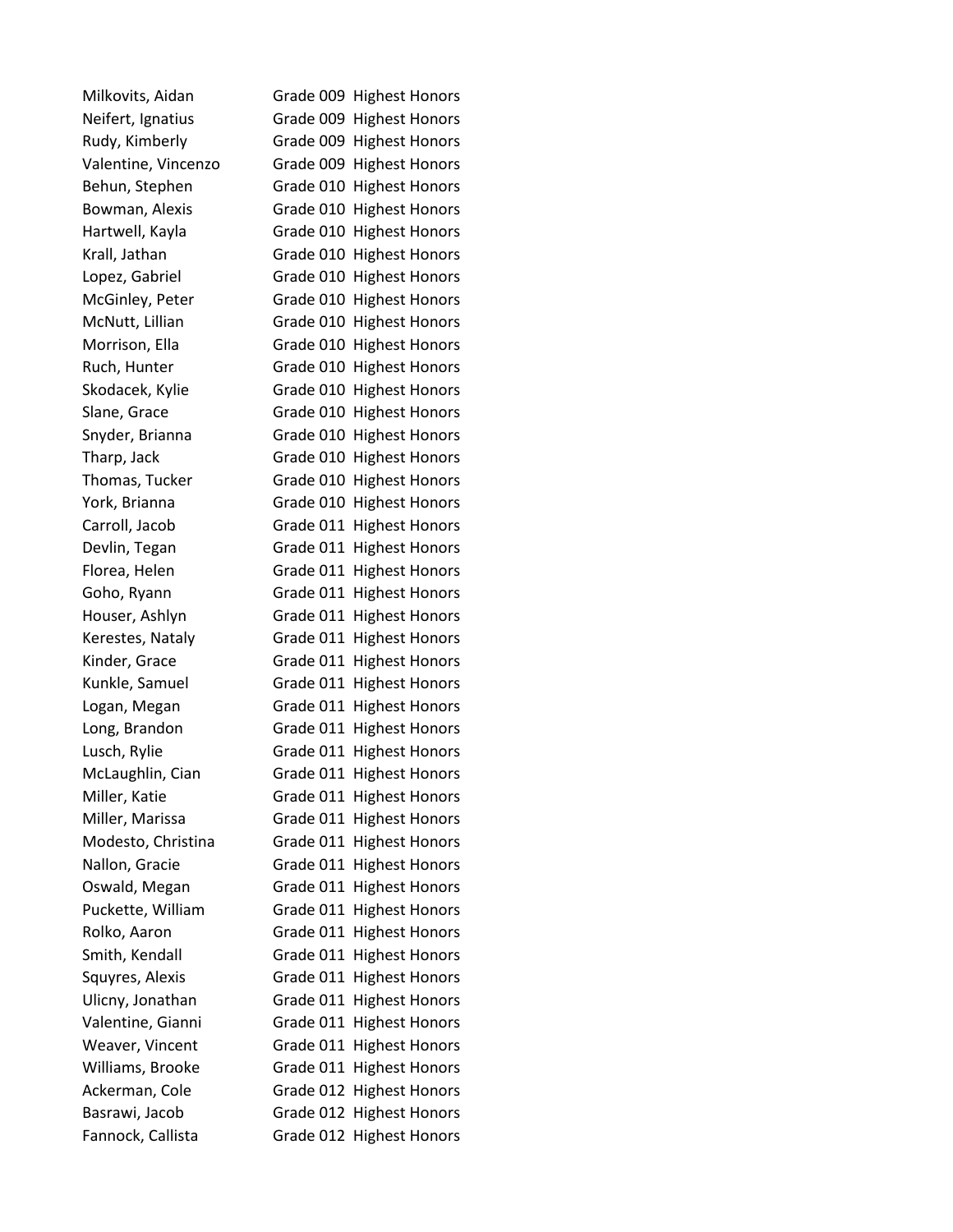| Ford, Ryleigh       |                  | Grade 012 Highest Honors |
|---------------------|------------------|--------------------------|
| Goho, Erica         |                  | Grade 012 Highest Honors |
| Jones, Serena       |                  | Grade 012 Highest Honors |
| Kranch, Kailie      |                  | Grade 012 Highest Honors |
| Lusch, Kyra         |                  | Grade 012 Highest Honors |
| Mace, Laura         |                  | Grade 012 Highest Honors |
| Meckes, McKenna     |                  | Grade 012 Highest Honors |
| Radocha, Kassia     |                  | Grade 012 Highest Honors |
| Robb, Gabrielle     |                  | Grade 012 Highest Honors |
| Sherry, Braden      |                  | Grade 012 Highest Honors |
| Walker, Maura       |                  | Grade 012 Highest Honors |
| Wasserleben, Jacob  |                  | Grade 012 Highest Honors |
| Weighknecht, Shyann |                  | Grade 012 Highest Honors |
| Wenzel, Rylee       |                  | Grade 012 Highest Honors |
| Woleslagle, Sydney  |                  | Grade 012 Highest Honors |
| Wunderlich, Amanda  |                  | Grade 012 Highest Honors |
| Student             | Grade            | Honor Roll Type          |
| Barron, Nicholas    | Grade 009 Honors |                          |
| Boyce, Brody        | Grade 009 Honors |                          |
| Cook, Keenan        | Grade 009 Honors |                          |
| Davis, Jacob        | Grade 009 Honors |                          |
| DeMarco, Lucia      | Grade 009 Honors |                          |
| Evans, Hunter       | Grade 009 Honors |                          |
| Garcia, Yossaf      | Grade 009 Honors |                          |
| Hehn, Jacob         | Grade 009 Honors |                          |
| Hoherchak, Hannah   | Grade 009 Honors |                          |
| Hudak, Moana        | Grade 009 Honors |                          |
| Jones, Isabella     | Grade 009 Honors |                          |
| Kane, Luke          | Grade 009 Honors |                          |
| Klingaman, Ben      | Grade 009 Honors |                          |
| Krell, Denny        | Grade 009 Honors |                          |
| Kuhn, Kassidy       | Grade 009 Honors |                          |
| Ladlee, Jayden      | Grade 009 Honors |                          |
| Mateyak, Noah       | Grade 009 Honors |                          |
| McGuinness, Keira   | Grade 009 Honors |                          |
| Rascavage, Michael  | Grade 009 Honors |                          |
| Rehrig, Jordan      | Grade 009 Honors |                          |
| Santana, Angel      | Grade 009 Honors |                          |
| Santucci, Angelina  | Grade 009 Honors |                          |
| Schlosser, Victor   | Grade 009 Honors |                          |
| Schock, Adam        | Grade 009 Honors |                          |
| Scott, Autumn       | Grade 009 Honors |                          |
| Scott, Veronica     | Grade 009 Honors |                          |
| Snyder, Riley       | Grade 009 Honors |                          |
| Steigerwalt, Noah   | Grade 009 Honors |                          |
| Stellfox, Aidan     | Grade 009 Honors |                          |
| Thomas, Jada        | Grade 009 Honors |                          |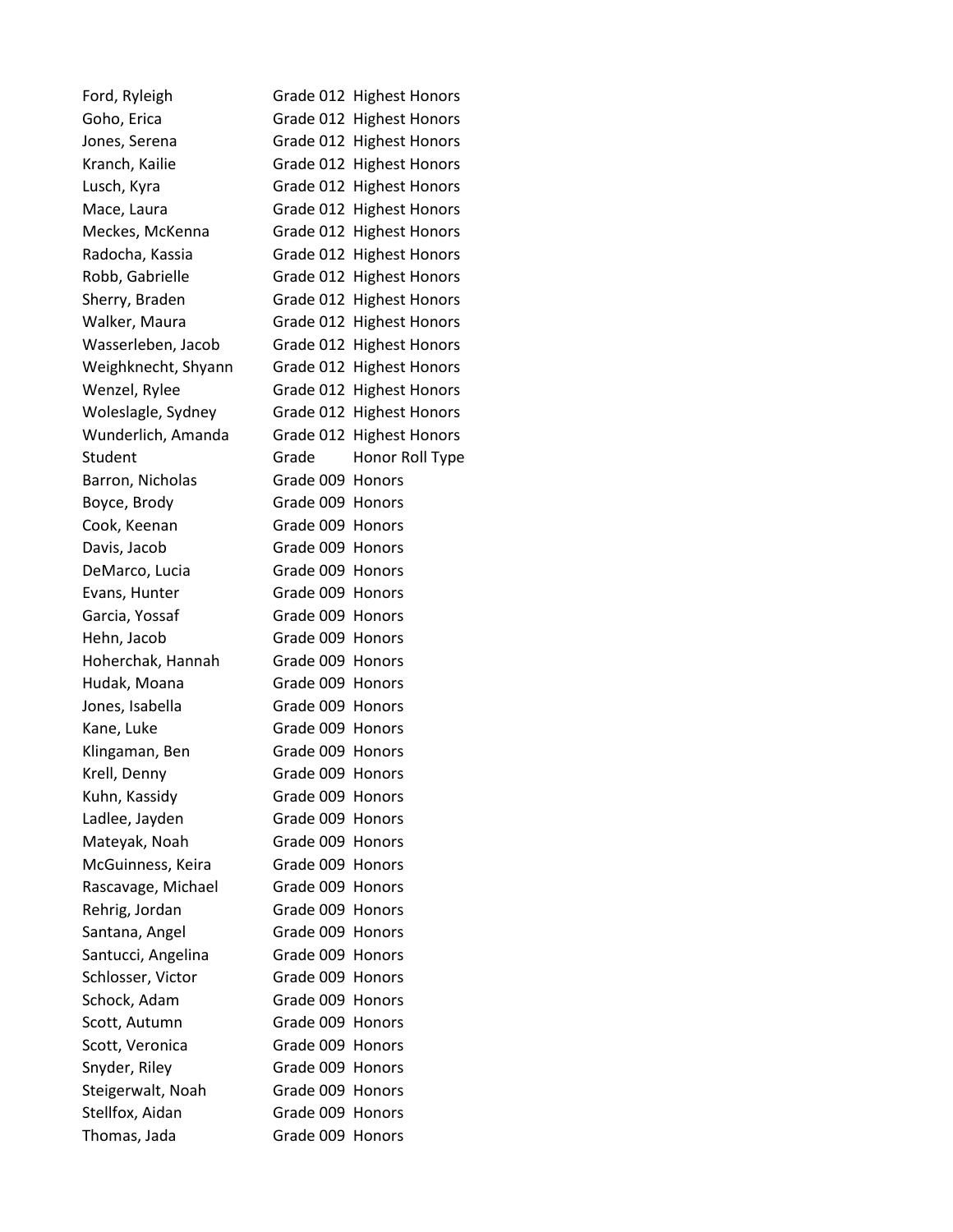| Yenser, Zachary       | Grade 009 Honors |               |
|-----------------------|------------------|---------------|
| Zeigenfuss, Chase     | Grade 009 Honors |               |
| Agosti, Ava           | Grade 010 Honors |               |
| Allen, Makaila        | Grade 010 Honors |               |
| Bazan, Kevin          | Grade 010 Honors |               |
| Behr, Luke            | Grade 010 Honors |               |
| Blasko, Gabrielle     | Grade 010 Honors |               |
| Buchala, Alexis       | Grade 010 Honors |               |
| Carnell, Mya          | Grade 010 Honors |               |
| Coccio, Sarah         | Grade 010 Honors |               |
| Delp, Jacob           | Grade 010 Honors |               |
| Dennis, Spencer       | Grade 010 Honors |               |
| DiBartolo, Nicholas   | Grade 010 Honors |               |
| DiBonifazio, Ethan    | Grade 010 Honors |               |
| DiCarlo, August       | Grade 010 Honors |               |
| Figueroa, Angel       | Grade 010 Honors |               |
| Hartranft, Jared      | Grade 010 Honors |               |
| Hazlett, Maddison     | Grade 010 Honors |               |
| Hernandez, Michelle   | Grade 010 Honors |               |
| Herrera Saenz, Javier | Grade 010 Honors |               |
| Hydro, Nicholas       | Grade 010 Honors |               |
| Jones, Alexis         | Grade 010 Honors |               |
| Kieffer, Stephen      | Grade 010 Honors |               |
| Kistler, Morgan       | Grade 010 Honors |               |
| Knox, Karlee          | Grade 010 Honors |               |
| Koch, Emma            | Grade 010 Honors |               |
| Kostecky, Adam        | Grade 010 Honors |               |
| Kovalchick, Graycee   | Grade 010 Honors |               |
| Kryzymalski, Lita     | Grade 010 Honors |               |
| Lang, Emily           | Grade 010 Honors |               |
| Lawlor, Jocelyn       | Grade 010 Honors |               |
| McArdle, Amelia       | Grade 010 Honors |               |
| McGeehan, Sienna      | Grade 010        | Honors        |
| Means, Amaris         | Grade 010 Honors |               |
| Miller, Anna          | Grade 010 Honors |               |
| Miller, Charity       | Grade 010 Honors |               |
| Plasha, Lorelei       | Grade 010        | Honors        |
| Roberts, Brock        | Grade 010        | Honors        |
| Sell, Damon           | Grade 010 Honors |               |
| Shobe, Emma           | Grade 010        | Honors        |
| Stettler, Casey       | Grade 010        | Honors        |
| Vasquez, David        | Grade 010        | Honors        |
| Vasquez, Isai         | Grade 010        | Honors        |
| Wargo, Taylor         | Grade 010        | <b>Honors</b> |
| Werner, Laney         | Grade 010        | Honors        |
| Whitehead, Seth       | Grade 010        | Honors        |
| Williams, Jeremiah    | Grade 010        | Honors        |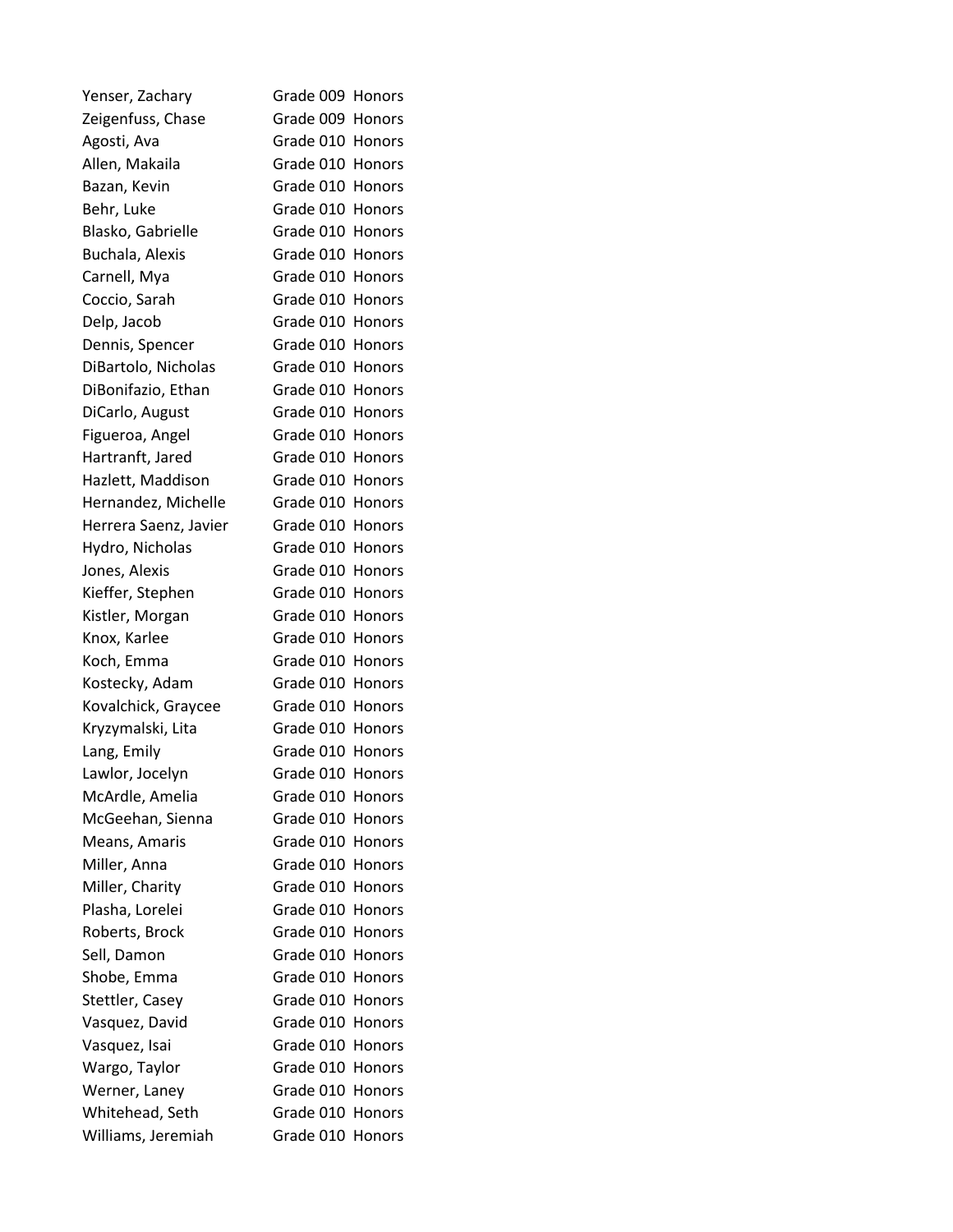| Woodring, Kaile                            | Grade 010 Honors |               |
|--------------------------------------------|------------------|---------------|
| Zehner, Alex                               | Grade 010 Honors |               |
| Ackles, Autumn                             | Grade 011 Honors |               |
| Albert, Donavin                            | Grade 011 Honors |               |
| Andrews, Chase                             | Grade 011 Honors |               |
| Bolles, Sarah                              | Grade 011 Honors |               |
| Bowman, Tucker                             | Grade 011 Honors |               |
| Conforti, Liam                             | Grade 011 Honors |               |
| DeKorte, Kyra                              | Grade 011 Honors |               |
| Dibert, Teagan                             | Grade 011 Honors |               |
| Dombrosky, Brayden                         | Grade 011 Honors |               |
| Fannock, Nathan                            | Grade 011 Honors |               |
| Fritzinger, Timothy                        | Grade 011 Honors |               |
| Gerhard, Erika                             | Grade 011 Honors |               |
| Giuliano, Haley                            | Grade 011 Honors |               |
| Hall, Layla                                | Grade 011 Honors |               |
| Hill, Lauren                               | Grade 011 Honors |               |
| Klingaman, Jack                            | Grade 011 Honors |               |
| Lusch, Eileen                              | Grade 011 Honors |               |
| Miller, Justine                            | Grade 011 Honors |               |
| Pilla, Andrew                              | Grade 011 Honors |               |
| Rodriguez Morales, Dioshu Grade 011 Honors |                  |               |
| Ross, William                              | Grade 011 Honors |               |
| Tamagini, Joselyn                          | Grade 011 Honors |               |
| Tracey, Sarah                              | Grade 011 Honors |               |
| Vecolitis, Ryan                            | Grade 011 Honors |               |
| Wall, Sean                                 | Grade 011 Honors |               |
| Welker, Sommer                             | Grade 011 Honors |               |
| Zelinsky, Anna                             | Grade 011 Honors |               |
| Albert, Emilee                             | Grade 012 Honors |               |
| Antonio-Martinez, Lesslie                  | Grade 012 Honors |               |
| Barrett, Thomas                            | Grade 012 Honors |               |
| Cammarota, Luca                            | Grade 012 Honors |               |
| Connely, Ross                              | Grade 012 Honors |               |
| Coombe, McKenzee                           | Grade 012        | Honors        |
| DeKorte, Noelle                            | Grade 012 Honors |               |
| DeKorte, Skyler                            | Grade 012        | <b>Honors</b> |
| DiPasqua, lan                              | Grade 012        | <b>Honors</b> |
| Fernandez, Arnold                          | Grade 012 Honors |               |
| Flannagan, Amber                           | Grade 012        | <b>Honors</b> |
| Hamm, Linsey                               | Grade 012 Honors |               |
| Hartranft, Emily                           | Grade 012        | Honors        |
| Heim, Christopher                          | Grade 012 Honors |               |
| Jones, Olivia                              | Grade 012        | <b>Honors</b> |
| Kowalski, Alexxa                           | Grade 012        | Honors        |
| Kressley, Madalyn                          | Grade 012 Honors |               |
| Linkhorst, Adam                            | Grade 012        | Honors        |